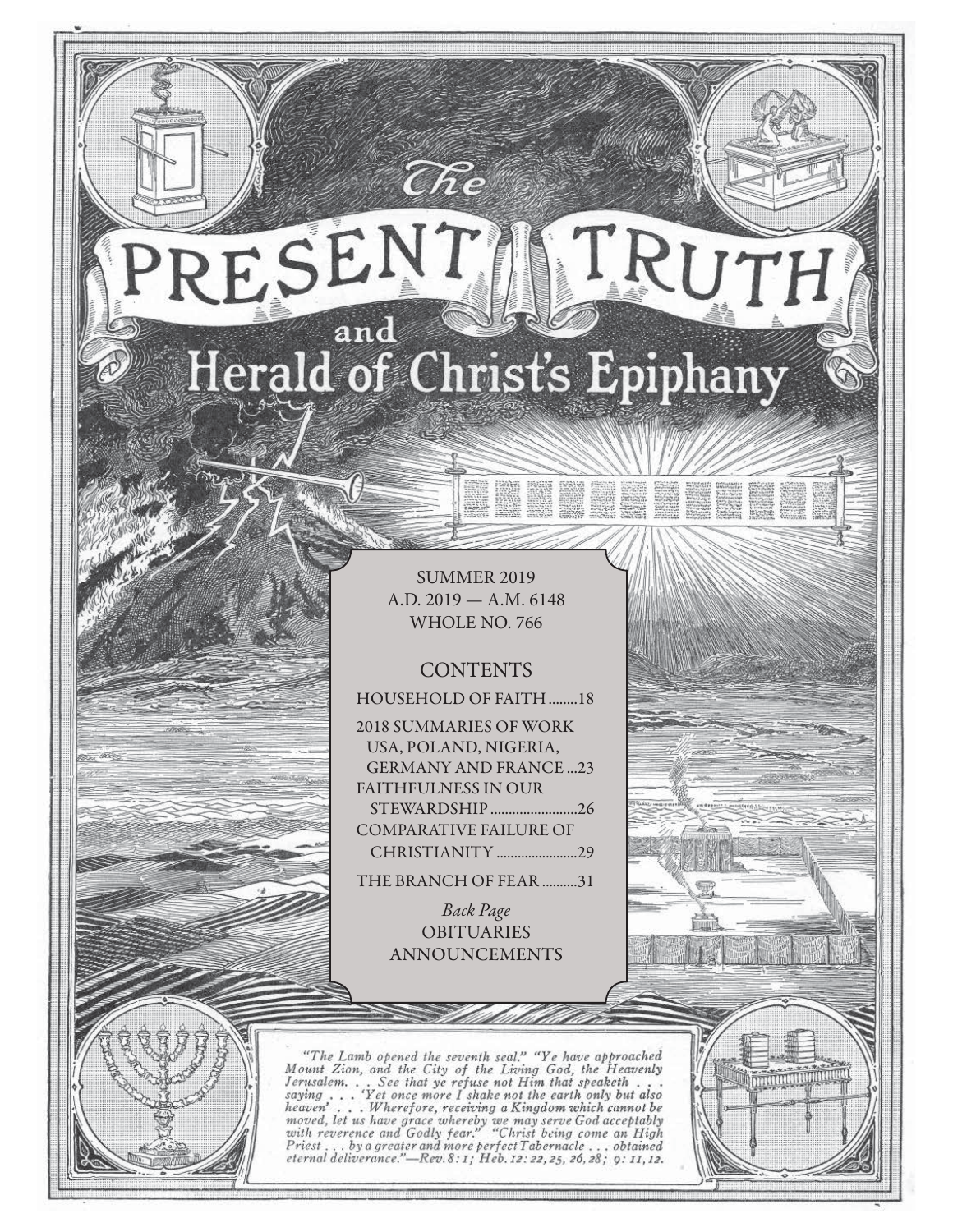Household of Faith *"As we have therefore opportunity, let us do good unto all men, especially unto them who are of the household of faith"* Gal. 6:10.

### **WHO CONSTITUTE "THE HOUSEHOLD OF FAITH"?**

The term "Household of Faith" when used in the broad sense encompasses all in harmony with God through faith in Christ to any degree. However, we are given to understand, that when used in its narrow since, it is for those privileged with an understanding of consecration [e.g., Epiphany Bible Students] who remain in the Household of Faith by progressing on to consecration.

We open our examination of who constitute this Household of Faith given in our chosen text by giving Pastor Russell's understanding in December of 1900. In this text our Lord commands us to do good, "especially to the Household of Faith." Does the Household



• The defense of the Parousia Truth, given by the Lord through "that Servant," as basic for all further development of the Truth;

• The defense of the arrangements, charter and will given by the Lord through "that Servant," as binding on controlling corporations and associations among Truth people; and for

• The exposition and defense of the unfolding Epiphany-Basileia Truth, as meat in due season for the Lord's people, as He is pleased to provide it.

of Faith consist only of the consecrated saints? Or does it include also the justified class, some of whom have not yet reached the position of sanctification or entire consecration? "We understand that the Church of Christ, as viewed from the divine standpoint, and as addressed in the Scriptures, includes only 'the sanctified in Christ Jesus;'-those who have taken the step of justification through faith and, additionally, the second step of consecration to the Lord." Yes this is correct, "however, 'the Household of Faith' takes in a much larger number,—all who have faith in the Lord as their Redeemer from sin and its penalty; all who are trusting in the precious blood of Christ, and seeking in any degree to be in harmony with the Lord and His rules of righteousness. The loving interest and care of all the 'saints' (the consecrated) is to be exercised, not only toward each other, but also especially toward these members of the Household of Faith who are supposed to be under 'instruction in righteousness,' helping them forward to take the position of full consecration and become reckonedly dead to the world, and new creatures in Christ Jesus, risen with Him, to walk in newness of life and to become His joint-heirs in the promised Kingdom."

The Gospel message has been and continues to be sent throughout the world during the Gospel Age [and its expanded harvest]. The purpose of this time period has been for the sifting, separating, electing, the lovers of righteousness and Truth and God; from the lovers of sin and selfishness and those who are in sympathy with them. The result is a Household of Faith, among whom there are not many wise, not many mighty, not many learned, not many noble who enjoy the divine favor and blessing and privileges of this present time (1 Cor.1:26). The true Christian enters into the spirit of service, as did his Master, and delights to do a good turn to anyone as he has opportunity. If there are those who are helpless, who are sick, these are calls upon his services as he has ability and is able to lend a helping hand. We are to serve all men "as we have opportunity, especially those who are of the household of faith" (Gal. 6:10).

As for the world, the Scriptures clearly set forth that its children are strangers, aliens, enemies of God through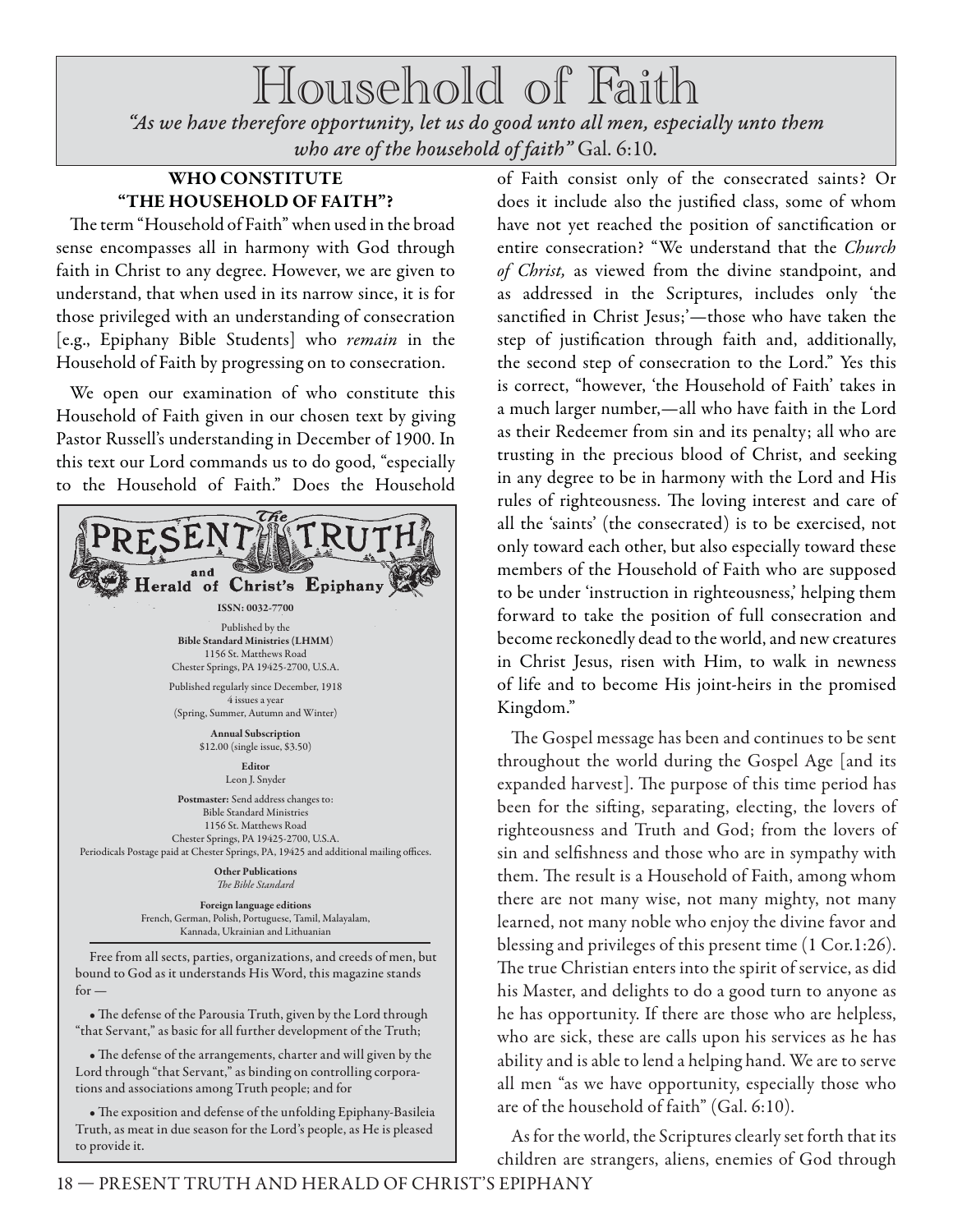wicked works. They have suffered so severely through the fall that they are quite alienated from God and considerably in sympathy with sin and injustice, so that they do not desire to walk after the spirit of God's law but prefer to walk after the flesh. They love the world and the things of the world rather than loving righteousness. They do not recognize their imperfections, so they cannot be of the Household of Faith.

We use God's friend Abraham as one example; his solicitude was not for the wicked but for the righteous, and so our sympathies should be with all who in every place love righteousness and hate iniquity—to do them good, to serve their interests, to render them assistance, doing good to all men, especially to the Household of Faith. Abraham's prayers were not for the wicked but for the righteous. "Shall the righteous suffer as the wicked?" was his plea.

Let us at this time consider the strength of character necessary to be of the Household of Faith. The efficacy of the High Priest's work was solely for the class for which He offered the sacrifice, namely, Himself and His house—the Royal Priesthood, the Household of Faith. This is in full accord with the Apostle's statement, "He ascended up on high, there to appear in the presence of God for us"(Heb. 9:24). The first-born-the "Church of the First-Born"—are those of mankind who in advance of the remainder have had the eyes of their understanding opened to a realization of their condition of bondage and their need of deliverance and to God's willingness to fulfil to them His good promises. More than this, they are such as have responded to the grace of God, have made a consecration of themselves to Him and His service, and in return have been begotten by the holy Spirit. With these first-born ones it is a matter of life and death whether or not they remain in the Household of Faith.

The greatest of the disciples was St. Paul and what a wonderful man he was! Doubtless the secret of his brilliancy lay in the fact that he so fully gave himself up to God—to do, not his own will, but the Father's will—that the Lord could use him as an Apostle, as a mouthpiece, as a servant, to a greater extent than He ever used any other man, perhaps. In this we are not implying that St. Paul was greater than his Master. Our Lord had only three and one-half years of service, while St. Paul had a long ministry—a long period of service for God and for the Church. Besides, it was not possible for the Master to go into the details of the Divine Plan; for even His devoted followers, including the Apostles, were natural men, who did not receive the begetting of the holy Spirit until Pentecost. We read that Jesus' teachings were chiefly in parables and dark sayings  $(1 \text{ Cor. } 2:14;$ Matt. 13:10-17).

On one occasion the Master declared to His disciples, "I have many things to tell you, but ye cannot bear them now. Howbeit when He, the Spirit of Truth, is come, He will guide you into all Truth; … and will show you things to come" (John 16:12, 13). There were no such limitations on St. Paul and the other Apostles. Their epistles were addressed to the saints of God in various quarters, to whom they wrote freely upon every feature of the great subject—the Divine Plan of Salvation. Some of their writings were along lines that they declared were suitable for "babes" in Christ, and others were "strong meat"—the deeper things of the Divine Plan (Hebrews 5:13, 14; 1 Peter 2:1-3). But they wrote only to the spirit-begotten, not to the worldly.

#### **ST. PAUL'S QUALIFICATIONS**

It is not strange that the Adversary was able to stir up some little sectarianism even in the primitive Church, as St. Paul remarked, criticizing it: Some said that they were of Paul; some, that they were of Apollos; some, that they were of Peter (1 Cor. 1:11-13; 3:1-7). But all such partisan sentiment the Apostle rebuked, reminding them that not one of these teachers had died for them; and that they should all be Christians, taking none other name than that of the Master. This same spirit manifested itself otherwise, too. The Apostles needed to grow in grace and in knowledge, as well as did the remainder of the Household of Faith; and although they had special blessings of the Lord, yet they did not all have the same length of vision at the same time.

St. Paul, the most learned of The twelve, the one who took the place of Judas, had naturally the best opportunity for breadth of thought. True, as Saul of Tarsus, he had showed himself to be very narrow and bigoted in his warfare against Christ and His followers. But after his eyes of understanding had been opened, and after he had become a spirit-begotten New Creature, St. Paul manifested a wonderful insight into the things Divine. Explaining this insight, he declared that he had visions and revelations more than had all the other Apostles of the Lord together (2 Cor. 12:1, 7, 11, 12).

All this was in harmony with what the Lord had said respecting him: "He is a chosen vessel unto me … I will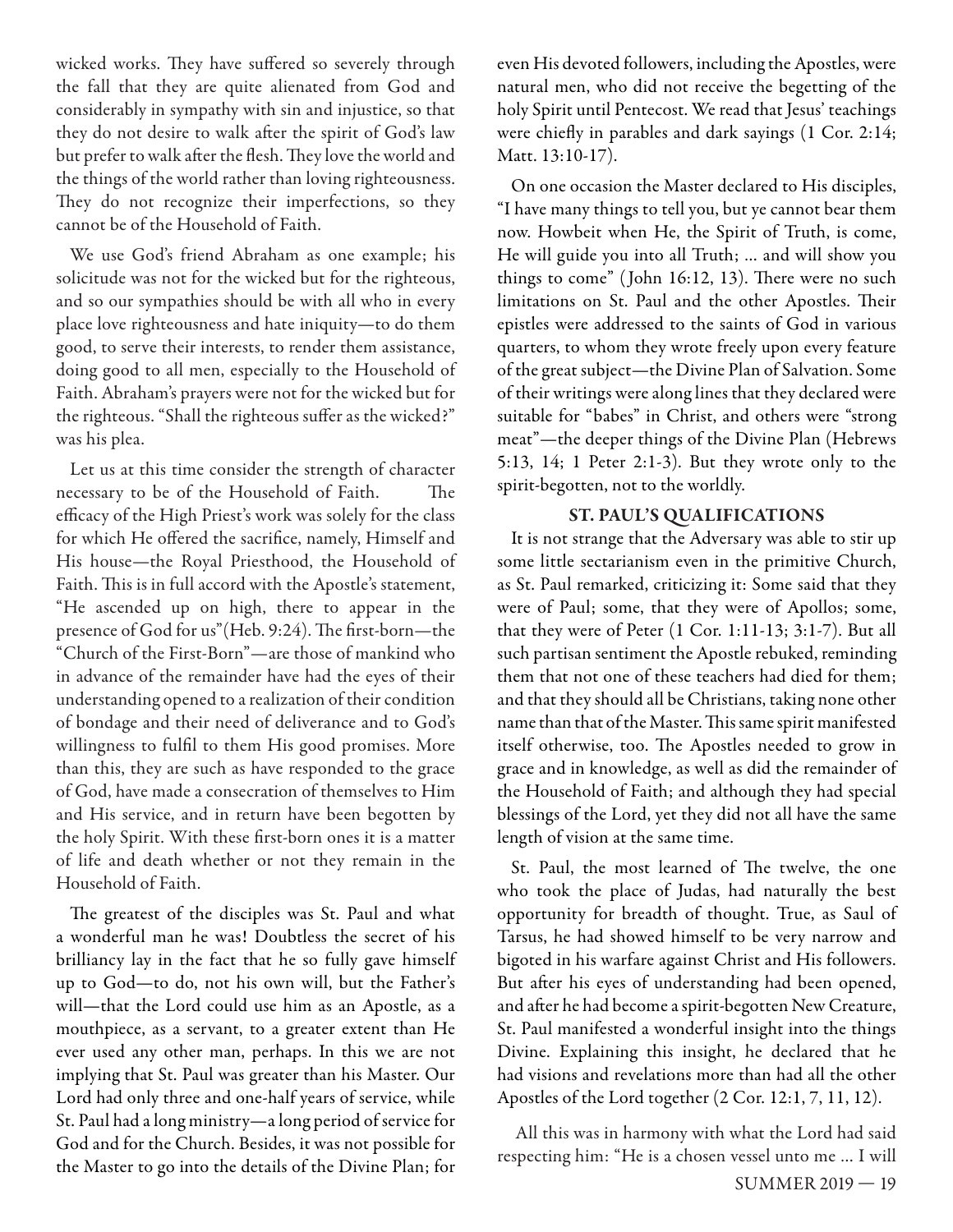show him how great things he must suffer for my name's sake" (Acts 9:15, 16). Naturally, the Lord could use a well-talented man, a well-educated man, who had fully given up his own will, to better advantage than He could use an illiterate man; and of some of the remainder of the Apostles it is written that even the multitude perceived that they were unlearned and ignorant (Acts 4:13). Not so with St. Paul, however. He had education and a wonderful breadth of mind. All the spirit-begotten children of God, able to understand the deep things of the Bible, are surely amazed at the logic, the wisdom and the power of St. Paul's writings! We know of nothing in the world that will compare with them.

Pushed to the front as the Lord's mouthpiece to the Gentiles, St. Paul's mind grasped more quickly than did the minds of the other Apostles, the things pertaining to the New Dispensation; and he perceived that the Gentiles were to be fellow-heirs with the Jews in the Kingdom privileges (Eph. 3:1-12; Col. 1:25-27). Naturally, some thought that St. Paul was going too far; and the argument was raised that he was not one of The twelve, that he was not to be ranked as an Apostle, etc.

However willing St. Paul might have been to be nothing and to let others take their own estimate of him, nevertheless he felt a duty toward the Truth. This led him to tell us in no uncertain terms that he had full proof of his Apostleship, and that he was not a whit behind the very chiefest of the Apostles in the understanding of the Divine Program—yea, that to him more than to all the others the Lord had revealed more of those things to come of which our Lord Jesus had spoken ( John 16:13; 2 Cor. 11:5; Gal. 2:2-10; etc.).

PARADISE, the Garden of God, was applicable as a name to Eden, where our first parents resided while they were still in harmony with God—before their disobedience. The same name is scripturally applied to the new earth when Restitution blessings shall, during the Millennium, have brought it to perfection as the abode of those who under Divine favor shall then prove worthy of life everlasting. It was to this Paradise that the Apostle Paul was in vision "caught away" when given a glimpse of various features of the Divine Plan, not then due to be understood by the Church in general-"things not lawful to be uttered" (2 Cor. 12:4). The Apostle St. John was similarly caught away in vision, and shown some of the wonders of the Paradise epoch. But these were only in symbols, which he was permitted to report, and

which have been comparatively misapprehended, until now, in the Lord's due time, the holy Spirit is guiding His people into the Truth of this subject, as well as upon others; for "the time is at hand," and the information is "meat in due season" as Constructive Advancing Truth to this very day for the Household of Faith. Deut. 29:29 speaks of "those things which are revealed belong unto us and to our children for ever, that we may do the words of this law." We praise the Lord that He has not left us [His consecrated children] in darkness on many important subjects. These understandings are not given to the worldly just to fill curiosity! Oh no, only to His servants "Surly the Lord God will do nothing, but he revealeth his secret unto his servants the prophets" (Amos 3:7).

This Paradise, the garden of God, is elsewhere referred to by the Apostles as "the third heaven," and as "a new heavens and a new earth" (2 Cor. 12:2; 2 Pet. 3:13). They are not referring to new planets, nor to heavens ranged one above another, as many have supposed, but to the third of three great periods of time, beginning with man's creation and extending into the illimitable future. The first of these periods, termed the first heavens and earth—the old order of things—passed away with the Deluge of Noah's day. The second period, "the heavens and the earth which are now," the present order of things, are reserved of God to pass away with a great symbolic fire of trouble—revolution, etc.—which will utterly destroy the present spiritual powers and the present social arrangements (2 Pet. 3:6, 7; Gal. 1:4; Zeph. 3:8, 9).

The third great period is to be a "world without end," under Divine administration. This will be the third heavens and the third earth, or the new heavens and the new earth, which will differ from the present condition of things in that they will be righteous, whereas the present arrangement is imperfect, unrighteous. The "new heavens" will consist of the new spiritual ruling powers of the future—Christ the Head, and the Church His Body. The present heavens consist of the nominal religious systems which, while claiming Christ for their Head, nevertheless bow in a very large degree to Antichrist, "the god of this world," "the prince of this world," "who now worketh in the children of disobedience," and who is captivating and blinding the whole world, with the exception of the few whose eyes of understanding have been opened, who are under special blessing and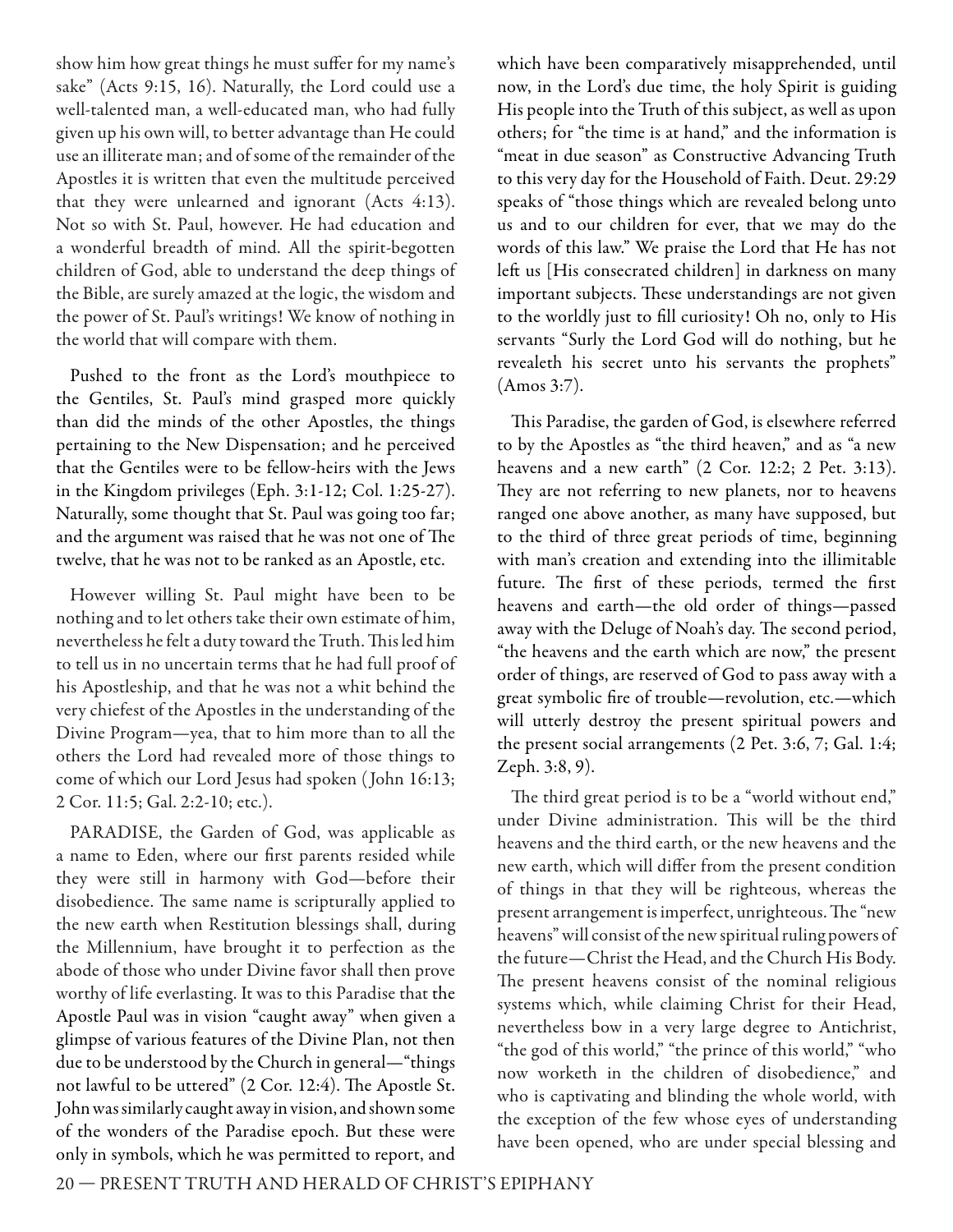leading, who are taught of God—the Little Flock, "heirs of the Kingdom" (Eph. 2:2; 2 Cor. 4:4).

Prov. 4:26 suggests that we "Ponder the path of thy feet, and let all thy ways be established." This is an encouragement to follow in the footsteps of our Lord and learn of Him that we might become established in His ways, yes, ponder, use our minds to the best of our ability. Some are inclined to believe that since one man's brain differs from every other man's brain to some extent, his thinking must necessarily be different; in a word, that a man can think only in harmony with his brain construction. But we reply, Not so; each may learn to weigh and balance his own thoughts, to curb some and to encourage others; but to do this each must have before him the ideal of character to be copied!

#### **THE CONTROL OF THOUGHT**

Thoughts can be controlled just as words and actions can be controlled: the will is at the helm, and must decide which thoughts and sentiments it will entertain and encourage, and which it will repel. It is necessary, therefore, first of all, for the will to be rightly directed; and secondly, it must be strong, and use its power in the control of thought, in curbing those thoughts which it recognizes as evil, and in stimulating those which it recognizes as good, helpful, beneficial. The will, in Scripture called the "heart," is therefore continually appealed to by God, as He seeks from among men His "peculiar people." The message is, "My son, give me thine heart"-thy will. This request is addressed to the Household of Faith: not to willful sinners, for they are not recognized as children of the Evil One.

Those whom God recognizes as His sons are such as have been brought into harmony with Him through forgiveness of sins, by repentance and faith in Christ Jesus, the Redeemer. It is to such that God makes known that if they would "go on to perfection"—to the full attainment of His gracious purposes respecting them the only proper course would be to give their hearts, their wills, to Him in consecration. The heart, the will, given over to God, seeks to know the Divine will, to catch the Divine thought and to obey it in word and in act; and in proportion as this condition of the new mind is attained, in that same proportion will there begin to be a newness of life in every respect—in ambitions, hopes, sentiments and efforts. It is for this reason that the revelation of the Divine will and Plan is furnished to believers that by growing in the knowledge of it, by thinking on these things, by filling the mind with the

Divine Plan and will, the transforming influence may extend into every avenue of life. Jehovah has placed into the hands of Thinking Christians a book titled "The Bible" and also a Bible study help book titled "the Divine Plan of the Ages." It has been said of this latter book:

**"It is impossible to read this book without loving the writer and pondering his wonderful solution of the**  great mysteries that have troubled us all our lives. There **is hardly a family to be found that has not lost some loved one who died outside the church—outside the plan of salvation, and, if Calvinism be true, outside of all hope and inside of eternal torment and despair. We smother our feelings and turn away from the horrible picture.**

**This wonderful book makes no assertions that are not well sustained by the Scriptures. It is built up stone by stone and upon every stone is the text, and it becomes a pyramid of God's love, and mercy, and wisdom.**

There is nothing in the Bible that the author denies **or doubts, but there are many texts that he throws a flood of light upon that seems to remove from them the dark and gloomy meaning. I see that editors of leading journals and many orthodox ministers of diff erent denominations have endorsed it and have confessed to this new and comforting light that has**  dawned upon the interpretation of God's book. Then **let every man read and ponder and take comfort, for**  we are all prisoners of hope. This is an age of advanced **thought, and more thinking is done than ever before men dare to think now. Light—more light is the watchword." (BS 2007, p. 64)**

Light, Truth and its understanding, have been brought to the Household of Faith by the Parousia Messenger, Pastor C.T. Russell and the Epiphany Messenger, Pastor Paul S.L. Johnson. The Truth continues to advance as: "But the path of the just is as the shining light, that shineth more and more unto the perfect day" (Prov. 4:18). SITS 1, pp. 20-28 show that until the perfect day would come the Truth will increase. This shows, among other things, that the light must be advancing, because we are not yet in the perfect day, and that, accordingly, there have been and still are new features of Truth coming due. But, the advancing Truth must agree with the Parousia Truth, which the Lord gave through the Parousia Servant, "that faithful and wise servant," because Truth agrees with Truth, and does not contradict it.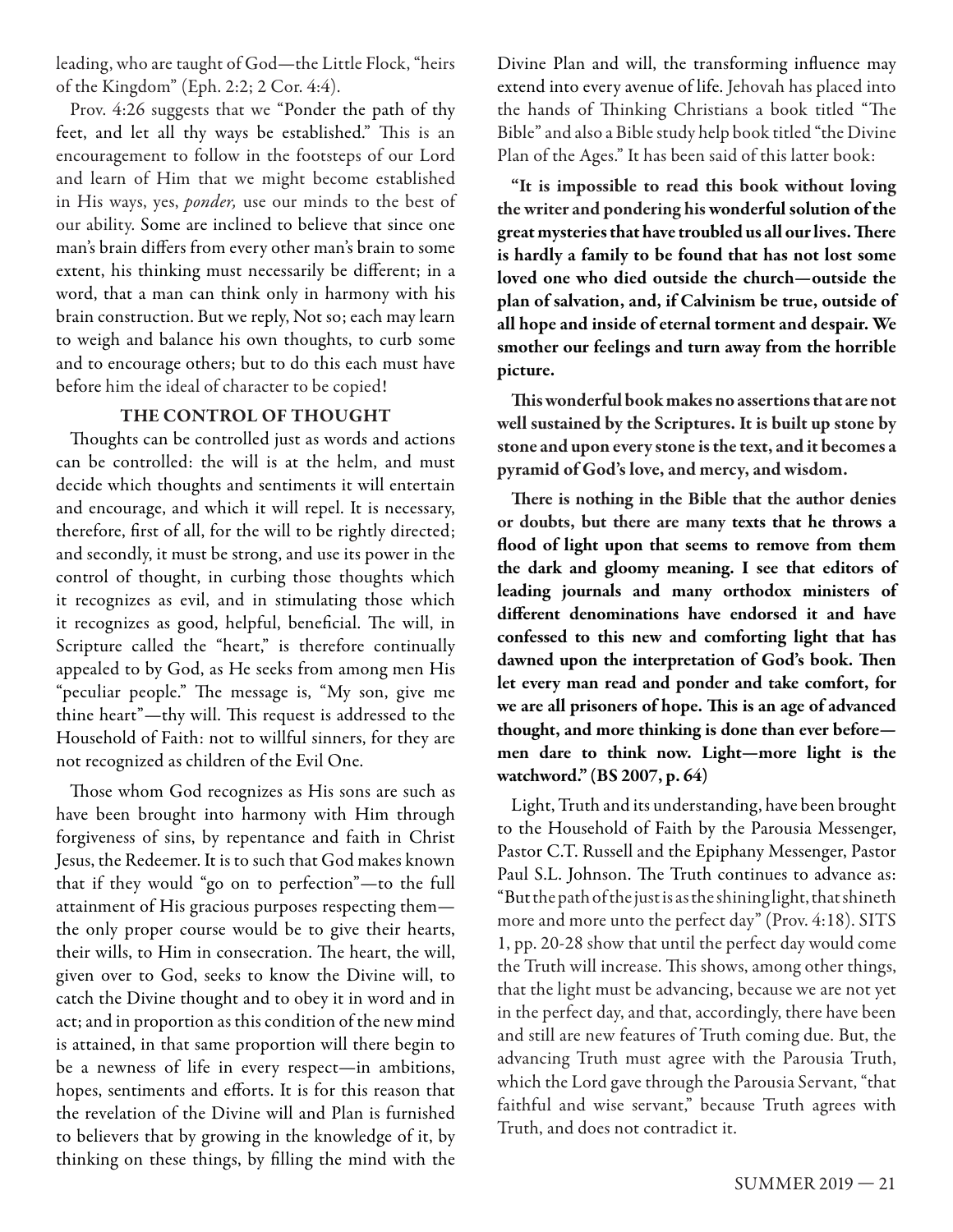It is the privilege and duty of those in the Household of Faith to bring their minds (will) into harmony with the Truth as given through God's chosen vessels and to obey it in word and in act; and in proportion as this condition of the new mind is attained, in that same proportion will there begin to be a newness of life in every respect—in ambitions, hopes, sentiments and efforts. It is for this reason that the revelation of the Divine will and Plan is furnished to the Lord's people, believers that by growing in the knowledge of it, by thinking on these things, by filling the mind with the Divine Plan and will, the transforming influence may extend into every avenue of life.

#### **EPIPHANY CAMPERS IN HOUSEHOLD OF FAITH**

Let us bring Constructive Advancing Truth into this study (2019) by asking: does the Epiphany Household of Faith include the Consecrated Epiphany Campers? Yes, of a certainty!

In R 2740, Bro. Russell, in reply to a question on who constitute "the Household of Faith" (Gal. 6:10), defined it as consisting of "all who have faith in the Lord as their Redeemer from sin and its penalty—all who are trusting in the precious blood of Christ, and seeking in any degree to be in harmony with the Lord and His rules of righteousness." And in Tabernacle Shadows, p. 26, par. 2, he stated: "As Israel typified the world, so the tribe of Levites typified the 'Household of Faith,' of all believers in Jesus and his ransom."

In harmony with this general definition, [Italics ours] Bro. Johnson in PT '21, p. 7 (reprinted in E 4, pp. 405, 406) made several specific applications and showed that "we use the expression, the Household of Faith, from a variety of standpoints." First, he explained that "in the Old Testament times all believers in the promises were of the Household of Faith (Heb. 11:1-39)." Next, he described "the Gospel-Age Household of Faith," showing that it consisted of "all Gospel-Age believers in Jesus." He gave Rom. 4:11, 12 as proof of this; and he referred to Bro. Russell's statement in R 5358, par. 2: "In a strict sense, [Italics ours] the Household of Faith, of course, includes only those who are *consecrated* [Italics ours]. But the words of the Apostle justify us in believing that those who are considering the matter, counting the cost, would in a broad sense be counted as of the Household of Faith" (we see here that Bro. Russell used the term in two senses: one for the consecrated, and the other for the unconsecrated believers).

Then, after briefly describing "the New Creature Household of Faith," "as a finished work, in the end of the Gospel Age, especially during the Epiphany," and "the Millennial Household of Faith," Bro. Johnson returned to a further consideration of "the Gospel-Age Household of Faith," the second one he had defined. He showed that the Youthful Worthies "retain their Tentative Justification, and are thus of the Gospel-Age Household of Faith who persist into and during the Epiphany"; but he stated of the "tentatively justified who do not now [before Oct. 1954] consecrate," that they "during the Epiphany cease altogether to be of the [Gospel-Age] Household of Faith, having used the grace of God in vain" (2 Cor. 6:1).

We ask that our readers verify these statements carefully. Note that it was "the Gospel-Age Household of Faith" that was here stipulated. Obviously, Bro. Johnson was not back in 1921 discussing the details of the Truth on the Epiphany Household of Faith, including the Epiphany Camp, was not then as clear as it became later. The "loyal tentatively justified" and "the converted loyal Jews" for the Epiphany Camp were among those that Bro. Johnson later designated as the "fifth order of the seed of Abraham" (E 12, pp. 185, 188, top), which "as the special assistants of the Ancient and Youthful Worthies … will, as the lowest order of Abraham's pre-Millennial seed, be specially used above the rest of the restitution class to bless the families, nations and kindreds of the earth according to the Covenant" (E 11, p. 293). He identifies this "fifth order of the seed of Abraham" as the *quasi-elect*, which class includes the Epiphany Campers (for details on the *quasi-elect*, please see PT '55, pp. 20-23; PT '57, pp. 20-27; PT '62, p. 45; PT '63, pp. 28-30, 43).

Isa. 49:11 "I will make all my mountains a way and my highways shall be exalted." This text is speaking about pre-restitution consecrated classes. God will make all the five pre-restitution consecrated classes-the Little Flock, the Ancient Worthies, the Great Company, the Youthful Worthies and the Consecrated Epiphany Campers—symbolized respectively by Zion, Moriah, Akra, Bezetha and Ophel—the special means of assisting the non-elect up the Highway of Holiness.

The Consecrated Epiphany Campers are now tentatively justified by faith in Christ and are accepted by God in consecration (Prov. 23: 26) as of the pre-Millennial seed of Abraham under the earthly features of the Oath-bound Covenant, and they also have the privilege of prayer to God and fellowship with Him. When on trial for life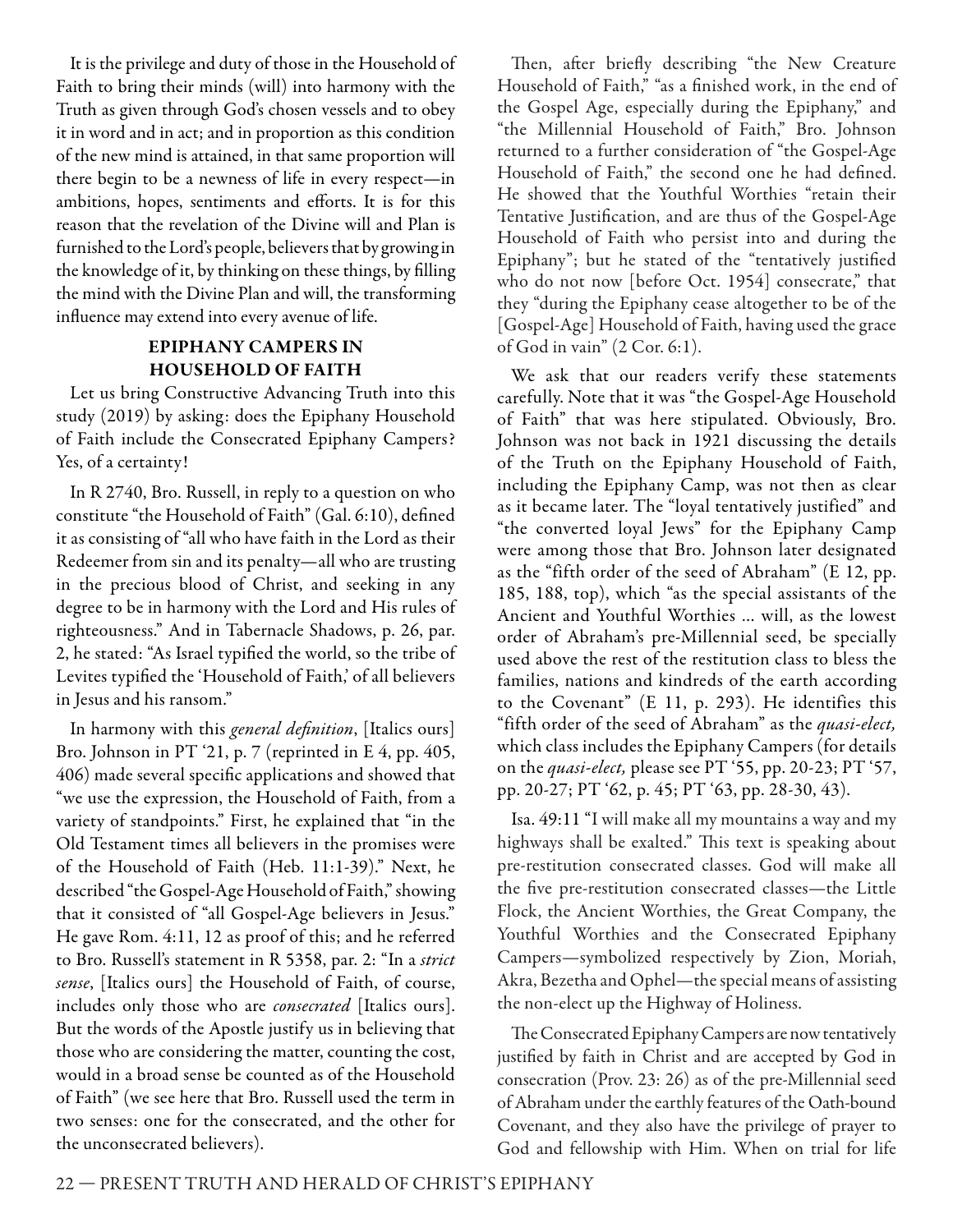under the New Covenant, they will *not lose* this Oathbound Covenant relationship and these privileges. God will highly honor them, for they are proving themselves faithful under greater trial than restitutionist in general will have. They will be privileged to be the special assistants of the Worthies and will be very able helpers to the world of mankind as they with them come up the Highway of Holiness. What a wonderful Heavenly Father we have! How gracious He is to us all! Let us keep ourselves in the love of God ( Jude 21)!

Many of this "lowest order of Abraham's pre-Millennial seed" are now consecrating (since 1954, when entrance into the Court, antitypical Leviteship, is no longer possible). Being of Abraham's pre-Millennial seed, "which are of faith," "of the faith of Abraham" (Gal. 3:7, 9; Rom. 4:11, 12, 16; E 4, pp. 342, 343), they are tentatively justified and are of the Household of Faithnot of "the Gospel-Age Household of Faith," nor of the part of the Epiphany Household of Faith that is pictured in the Epiphany Court, but of the part of the Epiphany Household of Faith that is pictured in the Epiphany Camp-for since 1954 none can consecrate and have his standing pictured in the Court. They "are blessed with

faithful Abraham" as antitypical Nethinim, in the Camp of the Epiphany Tabernacle.

Let us remember that we too have the privilege of consecration "Then said Jesus unto his disciples, If any man will come after me, let him deny himself, and take up his cross, and follow me" (Matt. 16:24) and association with our Lord (not as members of the Sin-offering by the under-priests) but with other consecrated members of the Household of Faith—who have given up this life's interests and ambitions. Those who do decide to give their hearts to God should know that "there is no other name given under heaven or among men" whereby we can be recovered to God's favor, than the name of Jesus. "In His name" means in, by and through all that His name stands for, to practice faith in God and obedience to His terms, etc. But when the decision is reached, it means "Thy God shall be my God."

Be it noticed that we have not recommended joining any denomination, nor does the Bible. The instruction of the Bible is that each, to be a member of the Household of Faith, must be joined to the Lord—to Christ, and through Him to the Father.

## **SUMMARIES OF WORK 2018 United States, Poland, Nigeria Germany & France**

## **UNITED STATES OF AMERICA SUMMARY OF THE WORK January 1, 2018 to December 31, 2018 PILGRIM AND EVANGELISTIC SERVICE**

#### **FINANCES General Fund Receipts**

#### **EXPENSES**

| Pilgrims, Evangelists                                        |
|--------------------------------------------------------------|
| (Not including donated expenses)  \$6,305                    |
|                                                              |
|                                                              |
|                                                              |
|                                                              |
|                                                              |
|                                                              |
|                                                              |
|                                                              |
|                                                              |
|                                                              |
| <b>Note:</b> Financials include operating income (donations, |

sales, subscriptions, etc.) and expenses, but does not include Real Estate.

#### **CORRESPONDENCE**

| Letters and postals and e-mails received 3,652   |  |
|--------------------------------------------------|--|
| Letters and postals and e- mails dispatched2,964 |  |

SUMMER 2019 — 23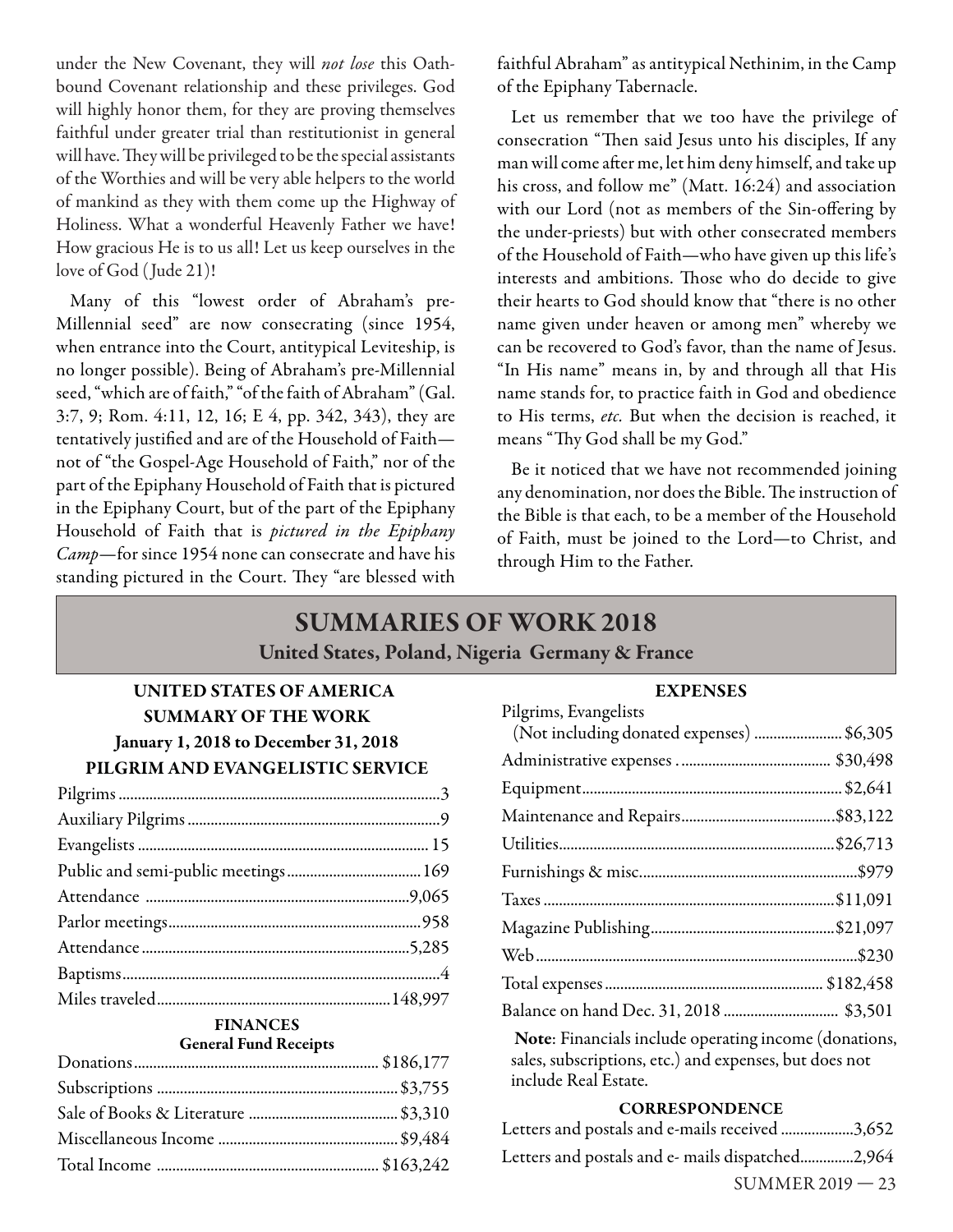#### **LITERATURE CIRCULATED**

| Present Truth subscribed/ordered,                          |
|------------------------------------------------------------|
|                                                            |
| Bible Standard subscribed/ordered, incl. bound vols8,053   |
|                                                            |
| Foreign-language volumes and tracts 115                    |
|                                                            |
|                                                            |
|                                                            |
|                                                            |
|                                                            |
| Booklets (Hell, Spiritism, Tab. Shadows)  22,741           |
| JHP, JW, RSV, AI, GT, HUD, PYR, SAT, BA, FOZ, RI, etc 309  |
|                                                            |
|                                                            |
|                                                            |
| Divine Plan mats, charts, Tabernacle, & Pyramid charts  49 |
|                                                            |
|                                                            |
|                                                            |
| Miscellaneous cards, restitution pins451                   |

**WEB WORK (U.S.A)**

( January-December, 2018)

| Visitors (people paying some attention |  |
|----------------------------------------|--|
|                                        |  |
|                                        |  |
|                                        |  |

#### **POLAND**

 **SUMMARY OF THE WORK January 1, 2018 to December 31, 2018**

## **PILGRIM AND EVANGELISTIC SERVICE**

| <b>UKRAINE</b> |  |
|----------------|--|
|                |  |
|                |  |
|                |  |
|                |  |

| <b>LITHUANIA</b> |  |
|------------------|--|
|                  |  |
|                  |  |
|                  |  |
|                  |  |
|                  |  |
|                  |  |
| <b>MOLDOVA</b>   |  |

## **FINANCES**

| (General Fund)                                                    |  |
|-------------------------------------------------------------------|--|
|                                                                   |  |
| Donations and sale of publications385,019                         |  |
|                                                                   |  |
|                                                                   |  |
| <b>EXPENSES</b>                                                   |  |
|                                                                   |  |
|                                                                   |  |
| 3. Equipment, office, repairs, taxes, shipping,                   |  |
|                                                                   |  |
|                                                                   |  |
| Note: All of the above money values are in the polish<br>currency |  |
| $($1 U.S. \approx 3.77 PLN.$ [Rounded to whole Numbers])          |  |

#### **CORRESPONDENCE**

#### **LITERATURE CIRCULATED**

| Present Truth subscribed/ordered, 5200/4040  |  |
|----------------------------------------------|--|
| Bible Standard subscribed/ordered 7800/6426  |  |
|                                              |  |
|                                              |  |
|                                              |  |
|                                              |  |
|                                              |  |
| Booklets, tracts, charts & misc., etc 46,500 |  |

24 — PRESENT TRUTH AND HERALD OF CHRIST'S EPIPHANY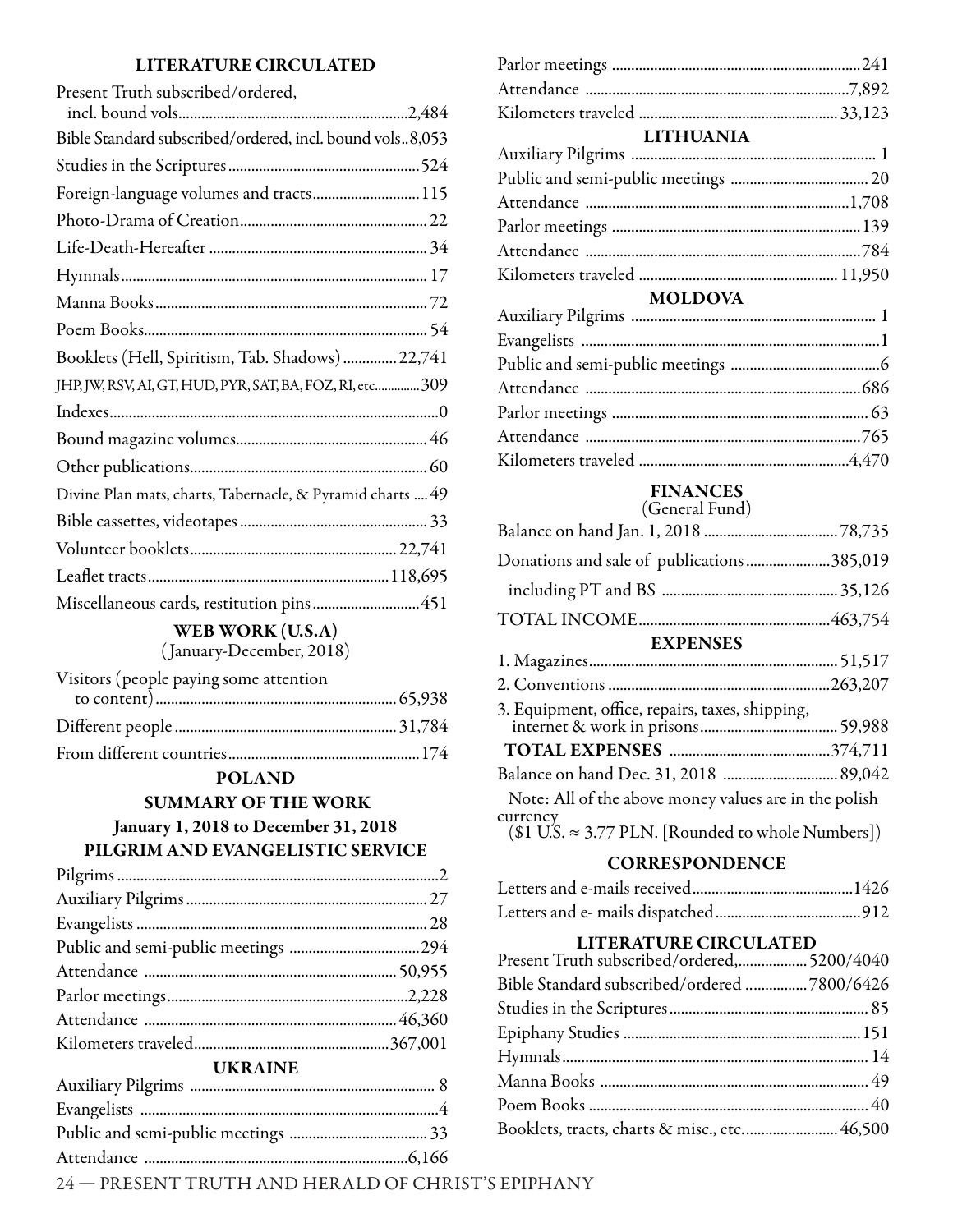#### **(UKRAINE)**

| Present Truth subscribed/ordered, 1400/1400  |  |
|----------------------------------------------|--|
|                                              |  |
| Bible Standard subscribed/ordered  1600/1600 |  |
|                                              |  |

#### **WEB WORK**

#### **(POLAND)**

#### **( January-December, 2018)**

| Visitors (people paying some attention to content) 12,819 |  |  |  |  |
|-----------------------------------------------------------|--|--|--|--|
|                                                           |  |  |  |  |

#### $(UKRAINE)$

|  | Visitors (people paying some attention to content) 11,000 |  |
|--|-----------------------------------------------------------|--|
|  |                                                           |  |

### **NIGERIA**

## **SUMMARY OF THE WORK**

#### **( January 1, 2018 to December 31, 2018) PILGRIM AND EVANGELIST SERVICES**

| ${\bf Pilgrim}\\$ |  |
|-------------------|--|
|                   |  |
|                   |  |
|                   |  |
|                   |  |
|                   |  |
|                   |  |
|                   |  |
|                   |  |
|                   |  |

#### **FINANCE**

| Note: All money values are in Naira Currency |  |  |
|----------------------------------------------|--|--|
|                                              |  |  |
|                                              |  |  |
|                                              |  |  |
|                                              |  |  |

## **EXPENSES**

| Charity to needy Brethren during visit  52,200 |  |
|------------------------------------------------|--|
|                                                |  |
|                                                |  |
|                                                |  |

## **GERMANY**

## **SUMMARY OF THE WORK**

**( Jan. 1, 2018 – Dec. 31, 2018) PILGRIM AND EVANGELIST GEDVICE** 

| PILGRIM AND EVANGELIST SERVICE |  |
|--------------------------------|--|
|                                |  |
|                                |  |
|                                |  |
|                                |  |

#### **FINANCES (General Fund Receipts)**

| Note: All money values are in Euros $(1.00 \in \approx $1.05)$ |  |
|----------------------------------------------------------------|--|
|                                                                |  |
|                                                                |  |
|                                                                |  |
|                                                                |  |
|                                                                |  |
| <b>EXPENSES</b>                                                |  |
| Pilgrims, Evangelists (not including donated expenses)303€     |  |
|                                                                |  |
|                                                                |  |
|                                                                |  |
|                                                                |  |
|                                                                |  |
|                                                                |  |
|                                                                |  |
|                                                                |  |
|                                                                |  |
| (Expenses do not include Real Estate)                          |  |
| Balance on hand December 31, 2018 7,537€                       |  |

#### **CORRESPONDENCE**

#### **LITERATURE CIRCULATED**

| Booklets, tracts, charts & misc., etc1287 |  |
|-------------------------------------------|--|

#### **WEB WORK**

#### **(GERMANY)**

| Visitors (people paying some attention to content). 49,958 |  |
|------------------------------------------------------------|--|
|                                                            |  |
|                                                            |  |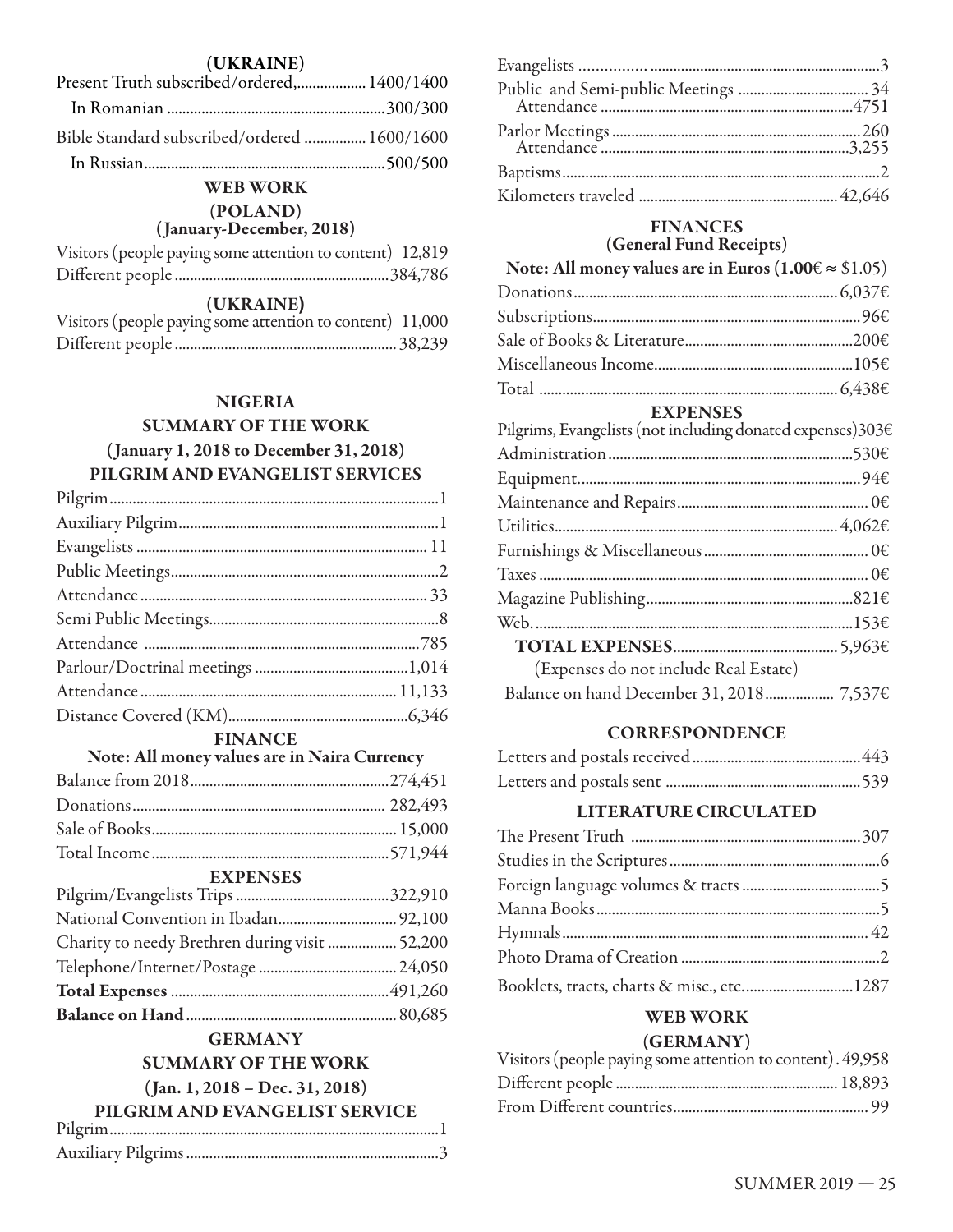## **FRANCE SUMMARY OF THE WORK January 1, 2018 to December 31, 2018 PILGRIM AND EVANGELISTIC SERVICE**

#### **FINANCES General Fund Receipts**

| Note: All money values are in Euros( $1.00 \in \approx $1.05$ ) |  |  |
|-----------------------------------------------------------------|--|--|
|                                                                 |  |  |
|                                                                 |  |  |
|                                                                 |  |  |
|                                                                 |  |  |
|                                                                 |  |  |
|                                                                 |  |  |

#### **EXPENSES**

| Pilgrims, Evangelists (Not including donated expenses) $0 \in$ |  |
|----------------------------------------------------------------|--|
|                                                                |  |
|                                                                |  |
|                                                                |  |
|                                                                |  |
|                                                                |  |

| <b>CORRESPONDENCE</b> |  |  |
|-----------------------|--|--|
|                       |  |  |
|                       |  |  |
|                       |  |  |
|                       |  |  |
|                       |  |  |

#### **LITERATURE CIRCULATED**

| Bible Standard subscribed, ordered1,523      |  |
|----------------------------------------------|--|
|                                              |  |
|                                              |  |
|                                              |  |
|                                              |  |
|                                              |  |
|                                              |  |
|                                              |  |
|                                              |  |
| Booklets, tracts, charts & misc., etc. 2,659 |  |

## **WEB WORK (FRANCE)**

( January-December, 2018)

| Visitors (people paying some attention to content) 51,265 |  |
|-----------------------------------------------------------|--|
|                                                           |  |
|                                                           |  |

## **End of Country Summaries**

## **FAITHFULNESS IN OUR STEWARDSHIP**

*"It is required in stewards, that a man be found faithful"* (1 Cor. 4:2).

There is a sense in which all men are stewards. Every good gift comes from the Creator, either directly or indirectly, and everyone possessing means or talents should recognize them as trust loans under his temporary control,

ISTE. **1 Corinthians 4:2**

faithful with what he has. The one who is using his talents to the full capacity is specially pleasing to the Lord. This matter calls up the thought of full, complete loyalty of heart devotion. The Lord will not count us faithful if we

simply be good and make little or no effort to do good. It is important to consider whether our course of service is day by day approved of God as faithful. The parables of the pounds and talents (Luke 19:11-27; Matt. 25:14-20) show what is considered faithfulness to our stewardship.

God measures the ability of the consecrated to be faithful by three things: (1) the varying degrees of their having the holy Spirit, (2) their varying talents and (3) their varying providential situations. According to their combined percentage of these, 100% counting as

but in a much more particular sense, for a special class of servants [stewards] those who are consecrated to God. In this special class of consecrated servants there is no room for indolent, self-complacent ease, only diligent and enterprising activity in the service of our Lord. Each consecrated, male or female, who possesses a talent or gift, becomes a steward of the same; and in the reckoning day the Lord will require each steward to give an account, and of such St. Paul is here writing.

Our text exhorts "that a man be found faithful." Oh yes,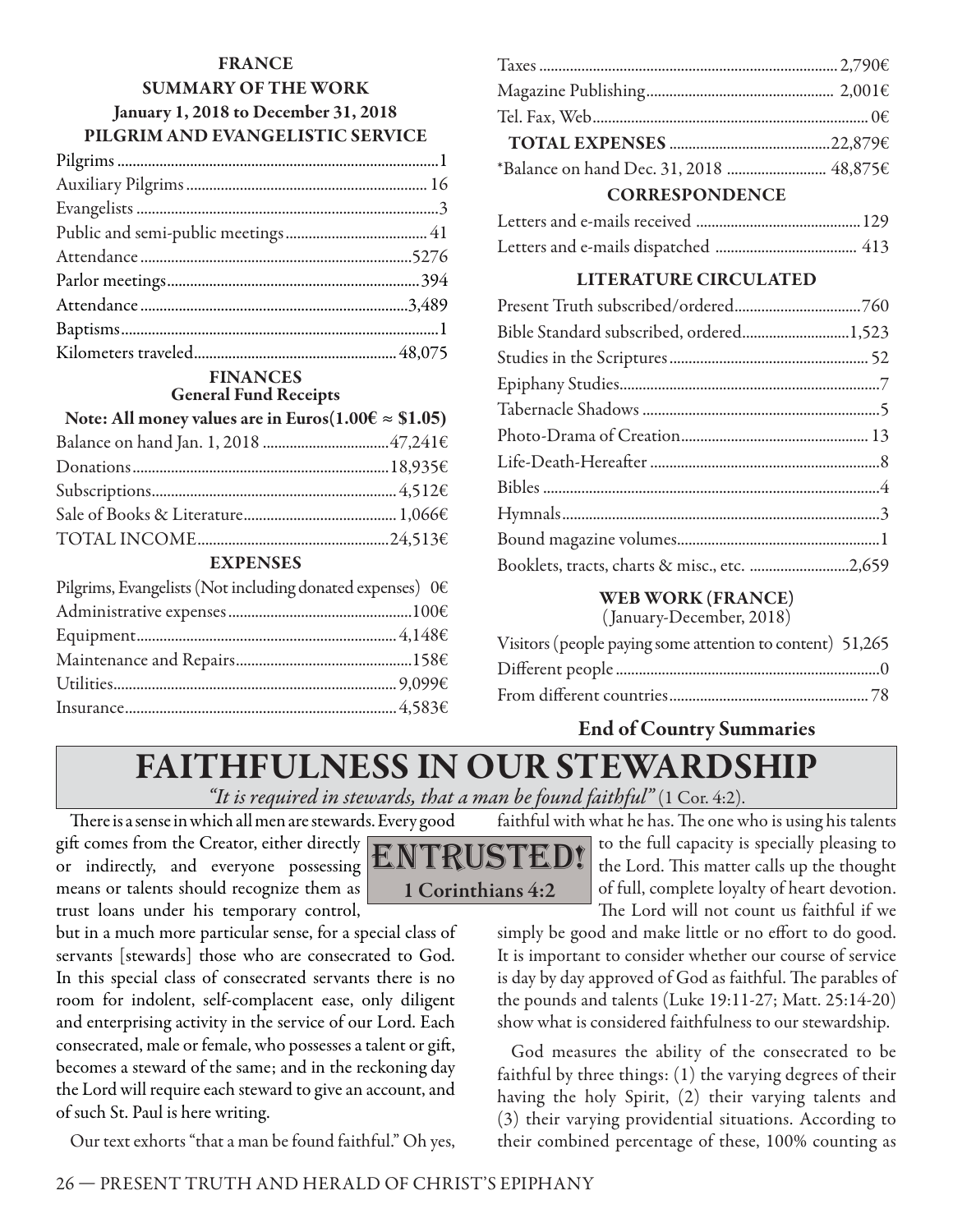perfection, God grades their capacity for faithfulness, and as a result sets them into various positions of greater or less responsibility. Therefore, those who have larger measures of the Spirit, better abilities and more favorable providential situations are given higher positions of responsibility. These higher positions vary also according to the varying percentage of the combination of these three things in those of large, larger and largest measures of the Spirit, abilities and favorable providential situations, i.e., those of varying capacities for faithfulness are given commensurate positions of responsibility, just as those of less capacity for faithfulness are given commensurate lower positions, differing according to the varying percentages of the combination of these three things (PT 1981, p. 52).

Once we were under Adamic condemnation, even as the world still is. But through faith we are reckoned as having escaped this condemnation; we are cleansed; we are justified freely through our faith in the blood of atonement (Rom. 8:1; 1 John 1:7). So (reckonedly) made free from sin and death—and (reckonedly) restored to the perfect manhood and its rights as enjoyed by Adam before sin and condemnation came, we had something which we could offer when we came to God—something (reckonedly) clean, pure and acceptable to God, namely, our justified selves. When we gave our ALL to God, it included mind, body, time, talent, money, influence, reputation—all.



St. Paul informs us that such sacrifices (previously justified, i.e., reckoned clean and fit through faith in the ransom) are "acceptable unto God" (Rom. 12:1). But how does God *accept* of them? We answer, by making us the stewards of all those talents, means, etc., which we consecrated to Him. So then, our stewardship is a very special one. If we consecrated all to God, we have nothing, and should not once think of the things consecrated as ours; they are no more ours than the possessions, time, talents or money of another person are ours.

God's servants are charged with a stewardship—a term common in olden times. The servant did with his master's goods as though they were his own. At the same time, while given this privilege, he was required to give an account to his employer. The master did not give him these goods and say, "Use them as you like, and I will call for them when I want them." On the contrary, his stewardship was to be a faithful one, and would be examined later with this end in view—to see if he had been faithful. A faithful steward would be on the lookout for everything that represented the master's interests—would be as careful of these as he would be of his own, or even more careful of them than if they were his own. He would use his every power for advancing his master's interests.

We understand that consecration is always in order. We must inquire as to the Consecrated Epiphany Campers; do they consecrate unto death? Yes, we understand that there can be no consecration unto life until the Highway of Holiness is opened. All who consecrate before the Highway of Holiness is opened consecrate unto death, for as long as Satan is in control, it will be impossible to carry out one's consecration fully without dying daily, for the conditions of the present evil world are conducive to sin and inconducive to righteousness; and whoever would amid these conditions be faithful to the Lord must be so at the expense of his human rights, i.e., he must consecrate unto death.

When we consecrated our *all*—even unto death—we became reckonedly dead—dead to self and the world and alive to God. From that time on, we should think and act that way: I am now a messenger or servant of God, entrusted with the responsibility of disposing of the earthly things once mine (redeemed by Jesus, and then by me consecrated to God) to the best possible advantage for the advancement of God's cause—His children and His Truth. Oh that all the consecrated might more fully realize themselves as being the Lord's stewards, or executors, appointed to administer the estate—the time, talents, influence, money, goods, etc.-- entrusted to them! How it would destroy the I, me and my spirit, and make us realize that the "I" that once was is no more, but is dead! That "I live, yet not I," my former self—that "I" is dead; but "Christ liveth in me," acts as my Head and directs my every thought, word and action (Gal. 2:20). The feeling, then, should be: I want to spend, fully and promptly, yet as wisely as possible, the Master's goods, time, talent, money, influence, etc., put into my hands for disposal, anxious only that every farthing of it shall be so spent as the Master's Word directs, and as His example illustrated.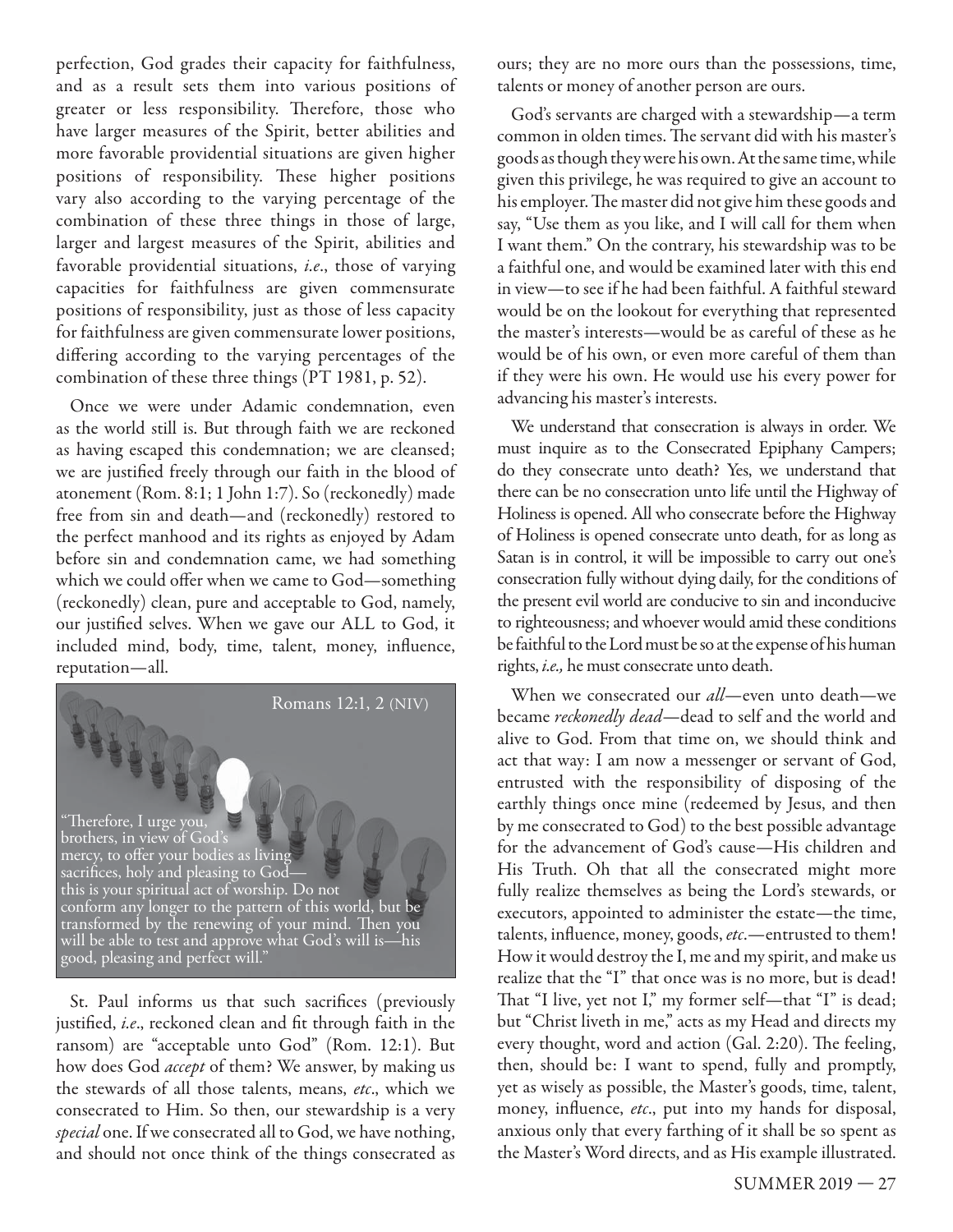Ah, if it were, what an earnest offering, and what a zeal to dispose of the "goods" in their hands there would be on the part of the Lord's stewards. They would be earnestly seeking and watching for good opportunities to dispose of the consecrated "stuff." Soon social position, public approval and the abundance of this world's goods (Rev. 3:17) would lose their present high premium, and time, talent and influence in the Lord's work would be more abundant.

God should not have to remind the good steward to properly spend that which has been committed to his care. It is part of a steward's business to look for opportunities to use the "goods" committed to his charge. This is the clear teaching of Matt. 25:27, "Thou oughtest therefore to have put my money to the exchangers, and then at my coming I should have received mine own with interest." Much diligence in seeking and finding ways and means to dispose of our consecrated talents, time, opportunities, means, etc., to God's glory, and to the advancement of His Truth, is essential to faithful stewardship (Matt. 25:21, 23), and any other course is a violation of the consecration covenant. He who takes any other course is to the extent that he does so an "unprofitable servant"  $(v. 30)$ . It is this that St. Paul reasoned when he wrote, "It is required in stewards, that a man be found faithful," and it was this that he practiced also. He was a faithful steward indeed, ever seeking new and greater opportunities to spend and to be spent in the heavenly service. And as always, "He that seeketh findeth" (Matt. 7:8).

But one may ask, can it be that God demands this of us? Oh no! The sacrifices that we make are not made to meet the demands of God's justice; the meeting of those demands was fully provided for more than nineteen centuries ago by Jesus' great Ransom-sacrifice, and there are no such demands now against those who have come unto God by way of faith in the redemption. Nevertheless, God has purposed the selection of special elect classes, whom He wishes to be conformed to the image of His dear Son. They must prove themselves earnestly desirous and worthy of that honor by freely and gladly surrendering their little all as a sacrifice to His cause. "And let them sacrifice the sacrifices of thanksgiving, and declare his works with rejoicing" (Psa. 107:22).

It is because you declared it to be your desire to sacrifice—to deny yourself, and take up your cross, and follow the Master (Matt. 16:24; 1 Pet. 2:21)—that God appointed you a steward of the little all that you dedicated to Him. If now you regret your consecration, and desire to be excused from faithful service as His steward, nothing

is more evident than that you are not fit for the kingdom honors. "No man, having put his hand to the plow, and looking back, is fit for the kingdom of God" (Luke 9:62). "Better is it that thou shouldest not vow, than that thou shouldest vow and not pay" (Eccl. 5:4, 5).

St. Peter tells us that we are stewards of the many and various favors of God that He has bestowed upon us and that we should so use them as to be "good stewards" (1 Pet. 4:10). And not only are we stewards of the consecrated money, goods, time and talents in our hands, be they little or much, but in the verse previous to our text (1 Cor. 4:1) St. Paul mentions specially the fact that we are stewards of the mysteries of God's Plan. In addition to having given us our own consecrated powers and possessions to use, God gives us a glad, glorious message to the world, the "good tidings of great joy, which shall be to all people" ultimately, but which now are veiled from the world and are to them mysteries (hidden secrets). To receive the "good news" is to become a steward of it. It brings the opportunity and the incentive also for carrying out the original stewardship. It furnishes a reason, as well as an opportunity, for wise and diligent use of every talent under the steward's charge.

It is required of a steward that he be found faithful to his trust, and if unfaithful in administering the little valuables which we ourselves consecrated to God, should we expect Him to entrust to us the greater authority and stewardship of the future? If we would take back from God and rob Him of the things we ourselves gave Him in consecration (Mal. 3:8), and if we are unfaithful as stewards and appropriate to ourselves the loss and dross (Phil. 3:8), the gilded trinkets of the present, can we expect Him, who "knoweth the secrets of the heart" (Psa. 44:21), to entrust to such care the true riches of His glory and kingdom? Every steward should speedily look up his accounts and see to it that however the past has been, in the future he will be faithful. All such, if they perform their stewardship well, will at the end of life's way have the Master's "Well done, good and faithful servant."

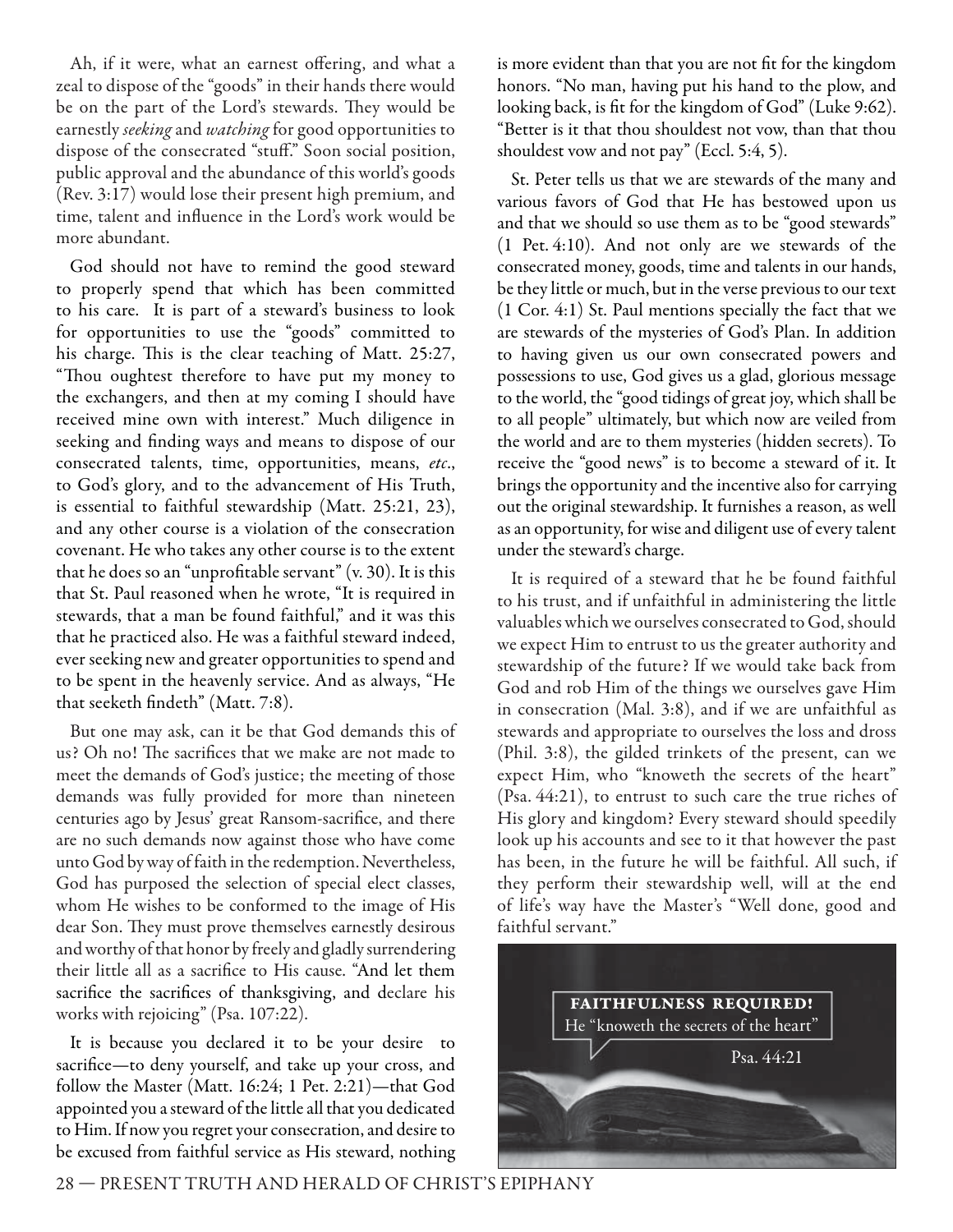## comparative failure of christianity

converting of the world during the Gospel Age.

Let us, Bible Standard Ministries [LHMM], a worldwide interdenominational, non-sectarian, nonprofit, unincorporated religious movement, in which many Christian people of all walks of life, from and apart from various denominations, co-operate voluntarily,

not be misunderstood: We continue to remain strong in the teachings of Pastors Russell and Johnson! We understand that Jehovah's plan has many time frames and one of them is that God's plan does not include the converting of the world during the Gospel age. He did not intend it

to do so, but merely designed the selection and trial of the Church at that time, and the blessing of the world through the Church in an age to follow [the Millennial Mediatorial Reign of Christ]. This ministry has tried to convert the world by writing many articles explaining the time features of God's plan for all mankind in due time. Jehovah's commission to us through our Lord was to try to convert the world, when he said, "Go ye into all the world and preach the good tidings to every creature." With the light of Truth guiding us, by recognizing a future success, we are enabled to rejoice even while viewing the comparative failure of our work toward the world at this time. Oh, our work has not been in vain, but is serving the divine purpose in developing the One true Church while bearing witness before the world—which will profit by these teachings in due time.

Bible Standard Ministries [LHMM] remains true to its foundation principles to this day! We remain faithful to the Bible's teaching on a ransom for all in due time  $(1 Tim.2:6)$ . The wicked will be destroyed, not held in eternal torment (Acts 3:23). We stand strong against the trinity theory "Remember the former things of old: for I am God, and there is none else; I am God, and there is none like me" (Isa. 46:9). We do not accept the thought that Jesus can be His own father, but as Jesus said: "because I said, I go unto the Father: for my Father is greater than I."

The nominal Christian systems, organized Christianity, have fallen far short of their divine purposes and marvelous capabilities. Heathenism and other foreign and enfeebling elements have been growing through the

entire Christian system. Teachings mixed with Truth and Error have been growing on it like a parasite. Let us examine some church history: Tertullian, companionhelper of Star Member Irenaeus, writing in North Africa in about 200 A.D., states that in his lifetime there was already an established Christian Church in the

Britannic Isles in places that had never been approached by the Romans. It is sufficient to say here that when We understand that Jehovah's plan has many time frames and one of them is that God's plan does not include the

the Emperor Constantine eventually embraced Christianity and made it the state religion in 324 A.D., it was

in the Romanized form which had in many respects already fallen well away from Apostolic Truth. It followed that the Roman Empire itself and all the armies in the field, including that in Britain, necessarily adopted that apostate form of Christianity. These mixed Truth and Error half Truths are still a formidable obstacle, comparative failure, to its progress and achievements. Heathen doctrines, usages and habits linger to a greater or less degree in all branches of the Christian Church.

Meanwhile, unmolested by the Roman occupation, the Ancient British culture with the purer, unadulterated Christianity of the early Celtic Church continued to thrive in those moorlands, mountains, and valleys which traverse the whole of the western parts of Britain, from what is now Cornwall, through Wales to the Glasgow district of southwest Scotland. [Celtic includes a member of any group of peoples of Western Europe]. Among Celtic nations they were called, Kriosan, Biosena and Siva.

Christianity at this hour is largely baptized with the spirit of the world. Worldly maxims, methods and motives have invaded the heritage of Jesus. These are eating out its life, and obstructing all its efforts. Great and grievous wrongs are rank and rampant in the world and in the Church systems. Fashionable and formal churches are found everywhere. The heathenish system of expensive churches, with heavy debts, popular preaching, modern music, wealth and self-indulgence, have invaded the fair heritage of God. Intense, incorrigible, hardened, stereotyped selfishness is crushing and blighting the world. It is seen everywhere! "I desire therefore that the men pray in everyplace, lifting up holy hands, without wrath and doubting; In like manner, that women adorn themselves in modest apparel" (1 Tim. 2:8, 9 NKJV).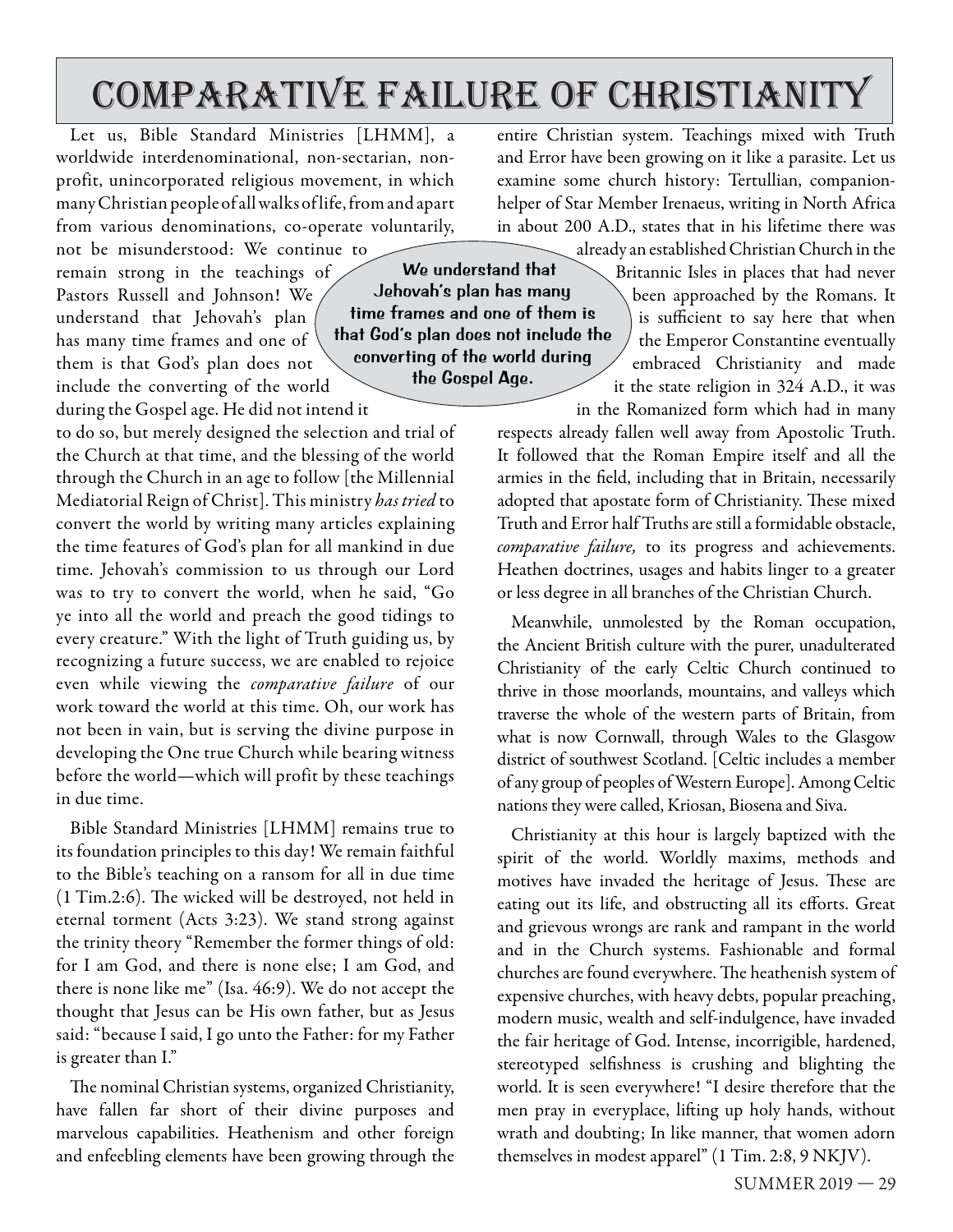You cannot enter a shopping mall, sports event, airport, etc., without seeing bodies covered with tattoos and body piercings; many of these people manifest such selfish attitudes. Selfishness manifests itself in forms which must be offensive to a righteous God, and in striking contrast with the spirit and teachings of Jesus Christ. There are times that human beings prey on each other like wild beasts. What has happened to the Divine Standard? We must ask this question: Is pure Christianity, if rightly applied, competent to correct all these wrongs and to bring society into loving, happy, righteous harmony? "For all shall know me, from the least to the greatest" (Heb. 8:11). Yes, we have no hesitation in affirming that Christianity is thoroughly competent for this work even in the sight of comparative failure at this time in God's plan.

Let us consider this subject using the peaceably disposed Abraham as our study help. It was while Abraham was downcast that the Lord appeared to him in vision and said to him, in the language of Gen. 15:1, "Fear not Abraham: I am thy shield, and thy exceeding great reward." Apparently this was the great lesson that God was teaching him and which he was learning by the experience permitted, much better because the Lord delayed some of the promised favors. Abraham was now 84 years old; and, although wealthy and highly favored of the Lord, he was a pilgrim and a stranger, away from kindred and home through his respect to the divine call and promise. He had no children to cheer and enliven and comfort his home, and even his nephew, Lot, whom he had not detained unwillingly, had preferred the companionship of the wicked and had left him, and even when rescued from his enemies, at the cost of danger and sacrifice, he had not appreciated the matter fully, and still preferred the strangers.

So also, some of the Lord's people today have moments in which for various reasons the flame of faith and hope turns to smoke, and darkens the eyes of their understanding and the clearness of their perception of the divine character and plan, but if they still hold firmly by faith to the hands of divine providence they will find, as Abraham did, that even the trials and difficulties and discouragements of life will be overruled for good to them. No wonder poor Abraham felt as though his life, passing quickly by, was a comparative failure—no wonder he felt discouraged, and the fully consecrated of today that have a covenant relationship like Abraham, can experience the same feelings! How the words of the vision must have brought new thoughts, new sentiments

to his heart; God was his *shield*—to protect him, to guard him from the anger and power of all the kings of earth and their armies, and able and willing to make all things work together for his good. What a comfort was in this thought. How it reminds us that God is our shield also, our protector from every evil thing and power. The thought is beautifully expressed in one of our hymns: #273 "Shield of my soul, though tempests rage, And 'gainst me hosts of foes engage, My refuge and my fortress thou, Before thee every foe must bow."

Only the True Gospel teaches what men ought to be, and how they ought to live. Provide things honest in the sight of all men. "Look not every man on his own things, but every man also on the things of others" (Phil. 2:4). Let us not look upon our personal troubles, interest, welfare, comfort, and ignore those of others; Oh, this would be a manifestation of selfishness. As this scripture says "also on the things of others." In proportion as we are filled with the holy Spirit of love, we shall find ourselves interested in the welfare and happiness of others. The True Gospel provides us with the necessary inspiration and power to live this life. In other systems of religion and philosophy, there is much excellent teaching, but there is no motive power. The strongest and best machinery is of no practical utility without an adequate power to put it in operation.

The True Gospel presents us with the highest motives to a merciful and righteous life. It offers as an inducement for obedience to its teachings, the highest, truest and most mature manhood here, and the fullest expression of happiness and glory hereafter. All the proposed plans and schemes for the reformation of society, outside the Gospel, are utterly devoid of the necessary motive power. To expect them to transform society, correct its abuses and redress its wrongs, is to expect from the human what can only be effected by the divine.

In Abraham's day, neither flocks nor herds nor servants nor children nor friends, were to be the prize upon which his heart should be set; but that God himself was to be his reward. So also in our day; neither great possessions such as a large yacht, private jet, Facebook recognition, cell phone abuse and purchased friends have much value. However, the having of God for a friend and counselor and guide was and is to be esteemed far beyond every earthly interest and blessing. And so it is also with the One True Church. We may have blessings or adversities or both as respects the present life. We have promises which pertain to the life that now is and also to that which is to come, but all of these together are inferior, subordinate to the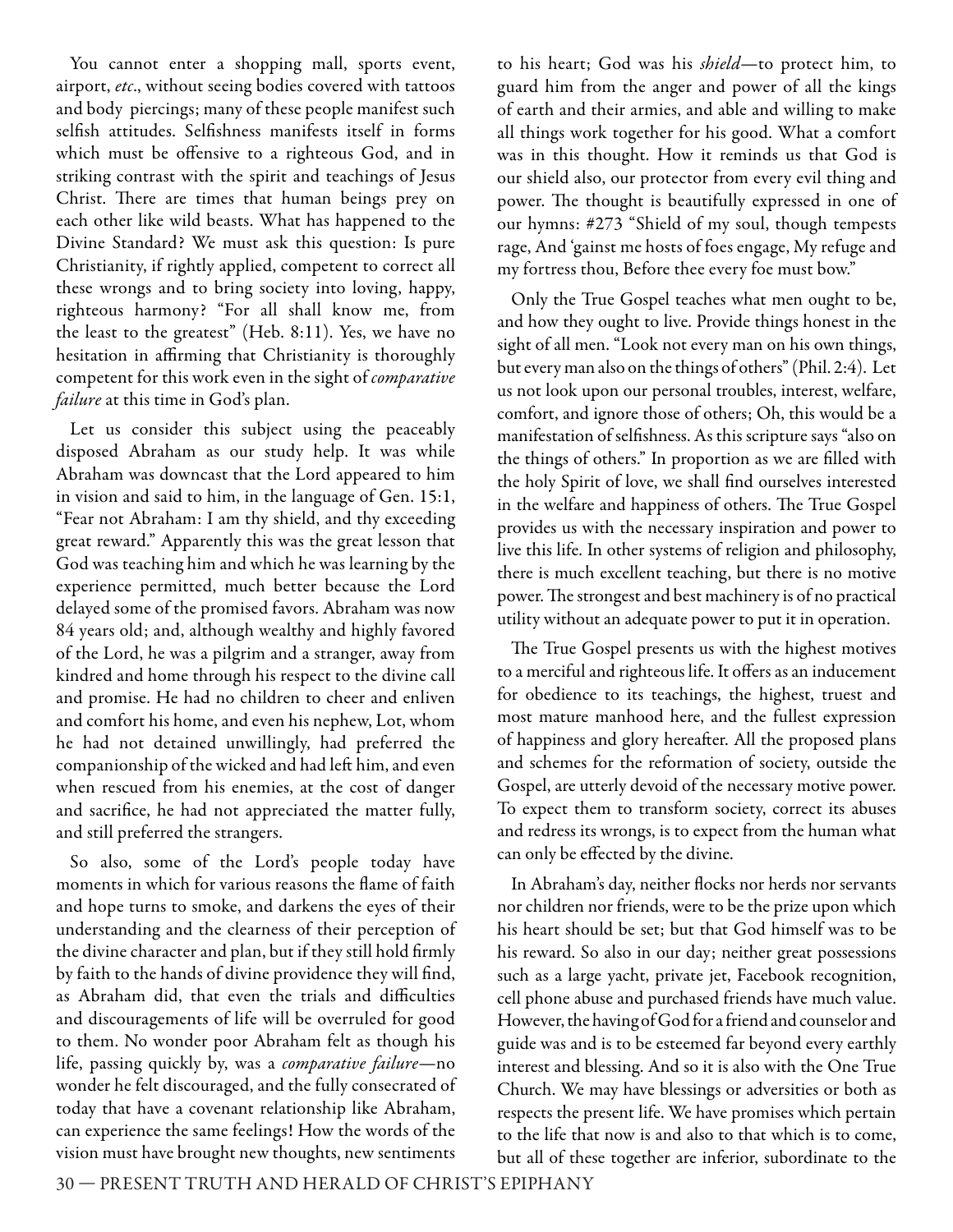one great thought that God, the great Creator is ours, our Father, our God, our Friend.

In due time no more comparative failure! The great Jehovah has promised "Declaring the end from the beginning, and from ancient times the things that are not yet done, saying, My counsel shall stand, and I will do all my pleasure" (Isa. 46:10). An even stronger statement "So shall my word be that goeth forth out of my mouth: it shall not return unto me void, but it shall accomplish that which I please, and it shall prosper in the thing whereto I sent it" (Isa. 55:11).

The world talks, promotes, esteems a degree from a prestigious

college, Oh, we certainly recognize the propriety of this understanding, however, in the bringing of one to the Lord, it will not be higher education, but, a supreme love for God that leads to self-humiliation that the consecrated one may be exalted under the mighty hand of God that will solve men's problems!

We close this study with a testimony from the Apostle James: Jas. 2:5: "Hearken, my beloved brethren, Hath not God chosen the poor of this world rich in faith,

The Lord has indeed given the correct understanding of the matter through THE PRESENT TRUTH. It will take humility to admit that you have been wrong or slow of heart to believe, but the Lord desires all His servants to develop a lowly self-estimate, if they would have His favor; for He gives His grace to the humble. We stand ready with a yearning heart and open arms to receive any who humbly desire to return to the green pastures of the Epiphany Truth in its fullness, as given to us by the Lord through His Epiphany Messenger. "The LORD is good unto them that wait for Him, to the soul that seeketh Him" (Lam. 3: 25). Praise His holy name! "I will praise the name of God with a song, and will magnify Him with thanksgiving"(Ps. 69:30).

and heirs of the kingdom which he hath promised to them that love him?" This text describes the character of those who are to inherit the kingdom and reign on earth during the Millennium. Obviously the Little Flock is primarily meant here, however, we now recognize that God will make all the five pre-restitution consecrated classes—the Little Flock, the Ancient Worthies, the Great Company, the Youthful Worthies and the Consecrated Epiphany Campers—symbolized respectively by Zion, Moriah, Akra, Bezetha and Ophel—the special means of assisting the nonelect up the Highway of Holiness. "The mountains shall bring peace to the people and the little hills,

by righteousness" (Psa.  $72:3$ ). God will exalt these five pre-restitution classes for this purpose, because, Amid the evil conditions of this present evil world they have manifested a supreme love for God, with all their heart, mind, soul and strength, showing that they are qualified to be able assistants to God and Jesus, His special helpers in the work of helping the world of mankind to come up the highway of holiness in the Millennium. No more comparative failure!

THE BRANCH OF FEAR

A king received a gift of two magnificent falcons. They were peregrine falcons, the most beautiful birds he had ever seen. He gave the precious birds to his head falconer to be trained.

Months passed, and one day the head falconer informed the king that though one of the falcons was flying majestically, soaring high in the sky, the other bird had not moved from its branch since the day it arrived.

The king summoned professional services from all over the land to tend to the falcon, but no one could make the bird fly.

He presented the task to the members of his court, but in the following days, the king saw through the palace window that the bird had still not moved from its perch. Having tried everything else, the king thought to himself, "Maybe I need someone more familiar with nature itself to get to the bottom of this problem." So he cried out to his court, "Go and get a farmer."

In the morning, the king was thrilled to see the falcon soaring high above the palace gardens. He said to his court, "Bring me the doer of this miracle."

The court quickly located the farmer, who came and stood before the king. The king asked him, "How did you make the falcon fly?"

With his head bowed, the farmer said to the king, "It was very easy, your highness. I simply cut the branch upon which the bird was sitting."

**Moral of the story** —We are all made to fly—to realize our incredible potential as human beings. But at times we sit on our branches, clinging to the things that are familiar to us. The possibilities are endless, but for most of us, they remain undiscovered. We conform to the familiar, the comfortable, and the mundane. So for the most part, our lives are mediocre instead of exciting, thrilling and fulfilling. Let us learn to destroy the branch of fear we cling to and free ourselves to the glory of flight!